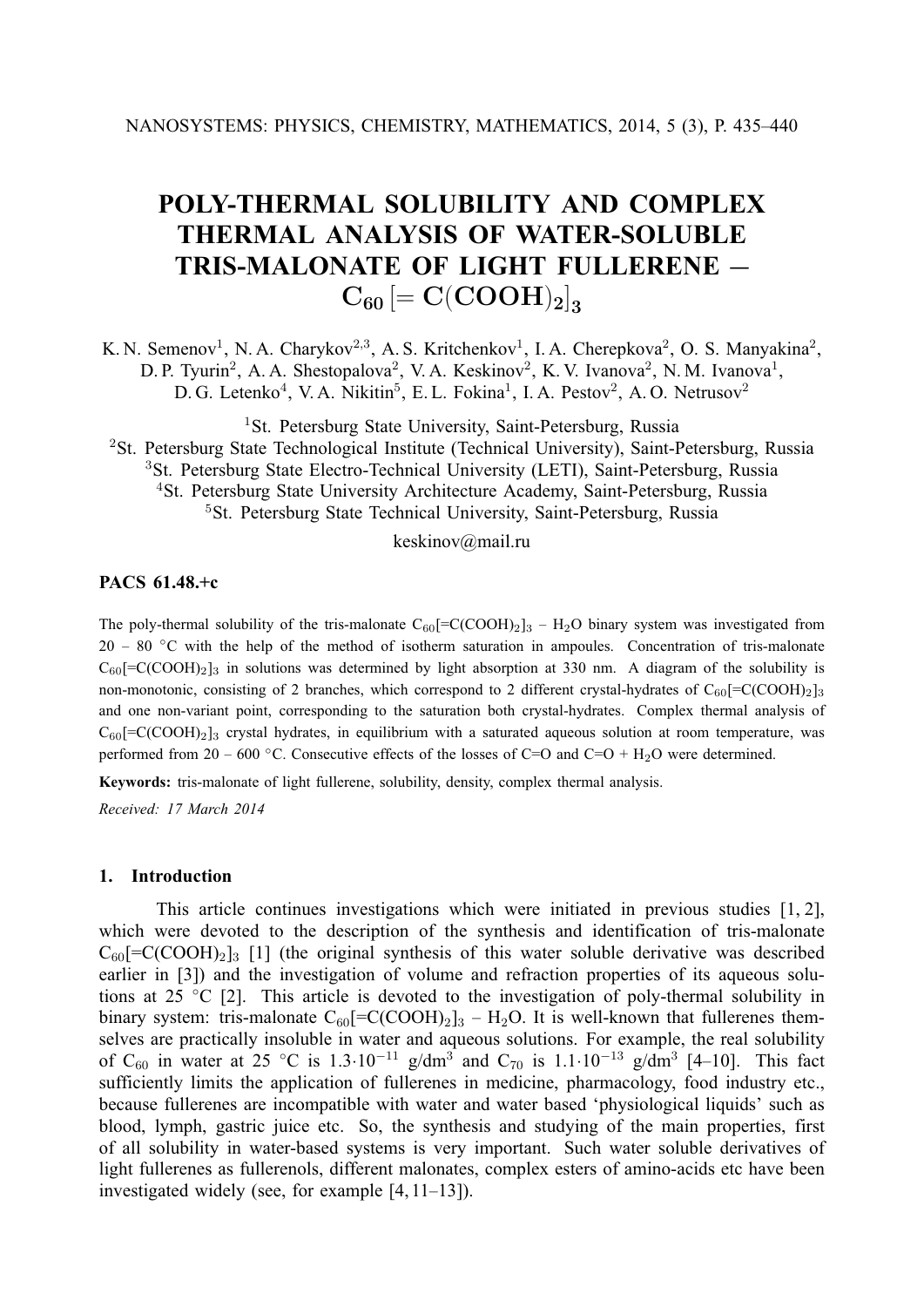| No.                         | Temperature<br>$(^{\circ}C)$ | Solubility<br>$C$ (g/dm <sup>3</sup> ) | Density<br>of saturated<br>solutions<br>$\rho$ (g/sm <sup>3</sup> ) | Solid phase                                                                                                                      |
|-----------------------------|------------------------------|----------------------------------------|---------------------------------------------------------------------|----------------------------------------------------------------------------------------------------------------------------------|
|                             | 20                           | 254                                    | 1.112                                                               | $C_{60}$ [=C(COOH) <sub>2</sub> ] <sub>3</sub> .3H <sub>2</sub> O                                                                |
| $\mathcal{D}_{\mathcal{A}}$ | 30                           | 315                                    | 1.128                                                               | $\overline{u}$                                                                                                                   |
| 3                           | 40                           | 342                                    | 1.131                                                               | $\mathcal{U}$                                                                                                                    |
| 4                           | 50                           | 399                                    | 1.133                                                               | $\mathcal{U}$                                                                                                                    |
| $\overline{\mathcal{L}}$    | 60                           | 437                                    | 1.136                                                               | $C_{60}$ [=C(COOH) <sub>2</sub> ] <sub>3</sub> .3H <sub>2</sub> O <sup>+</sup><br>$C_{60}$ [=C(COOH) <sub>2</sub> ] <sub>3</sub> |
| 6                           | 70                           | 389                                    | 1.111                                                               | $C_{60}$ [=C(COOH) <sub>2</sub> ] <sub>3</sub>                                                                                   |
| 7                           | 80                           | 357                                    | 0.948                                                               | $\mathcal{U}$                                                                                                                    |

TABLE 1. Solubility in binary system: tris-malonate  $C_{60}$ [=C(COOH)<sub>2</sub>]<sub>3</sub> – H<sub>2</sub>O from  $20 - 80$  °C

## **2.** Poly-thermal solubility of tris-malonate  $C_{60}$ [=C(COOH)<sub>2</sub>]<sub>3</sub> in water

Poly-thermal solubility in binary system: tris-malonate  $C_{60}$ [=C(COOH)<sub>2</sub>]<sub>3</sub> – H<sub>2</sub>O from  $20 - 80$  °C is investigated with the help of the isotherm saturation method in ampoules (frequency  $\nu \approx 2 \text{ sec}^{-1}$ , temperature accuracy  $\Delta T \approx 0.05$  deg., time of saturation  $t \approx 6$  h). Concentration of tris-malonate  $C_{60}$ [=C(COOH)<sub>2</sub>]<sub>3</sub> in saturated solutions was determined by light absorption at 330 nm (after the dilution and cooling of saturated solutions) see [1]:

$$
C_{tris-malonate}(\text{mg/dm}^3) \approx 146D_{330} \quad (l = 1 \text{ cm}), \tag{1}
$$

where  $D_{330}$  – is optical density of the solution at  $\lambda = 330$  nm and ditch width  $l = 1$  cm.

Experimental solubility data are represented in the Table 1 and Fig. 1. One can see the following:

- 1. The solubility tris-malonate  $C_{60}$ [=C(COOH)<sub>2</sub>]<sub>3</sub> is very high thousands g/dm<sup>3</sup>, these values correspond to the solubility of such well-soluble phases as fullerenol-d [11–13] or, for example halite – NaCl.
- 2. Solubility against temperature changes non-monotonically, crossing through the maximum at  $60 °C$ .
- 3. Diagram consists of 2 branches, which correspond to 2 different compounds: a trihydrate –  $C_{60}$ [=C(COOH)<sub>2</sub>]<sub>3</sub>·3H<sub>2</sub>O and an anhydrous form –  $C_{60}$ [=C(COOH)<sub>2</sub>]<sub>3</sub> and one non-variant point (O in Fig. 1), corresponding to the saturation both compounds. Such parity at room temperature (one molecule of crystal-hydrate water per two carboxyl groups of malonate is typical for malonates – for example for sodium malonate – Na–COO–CH<sub>2</sub>–COO–Na·H<sub>2</sub>O [14].

# **3. Poly-thermal densities of saturated tris-malonate C**60**[=C(COOH)**2**]**<sup>3</sup> **aqueous solutions**

To calculate the volume concentration of saturated tris-malonate  $C_{60}$ [=C(COOH)<sub>2</sub>]<sub>3</sub> aqueous solutions and also in order to have the possibility of recalculating the solubility diagram into the other concentration scales (for example mass % or mole fraction), one needs to investigate the concentration poly-thermal density. These data were obtained by the method of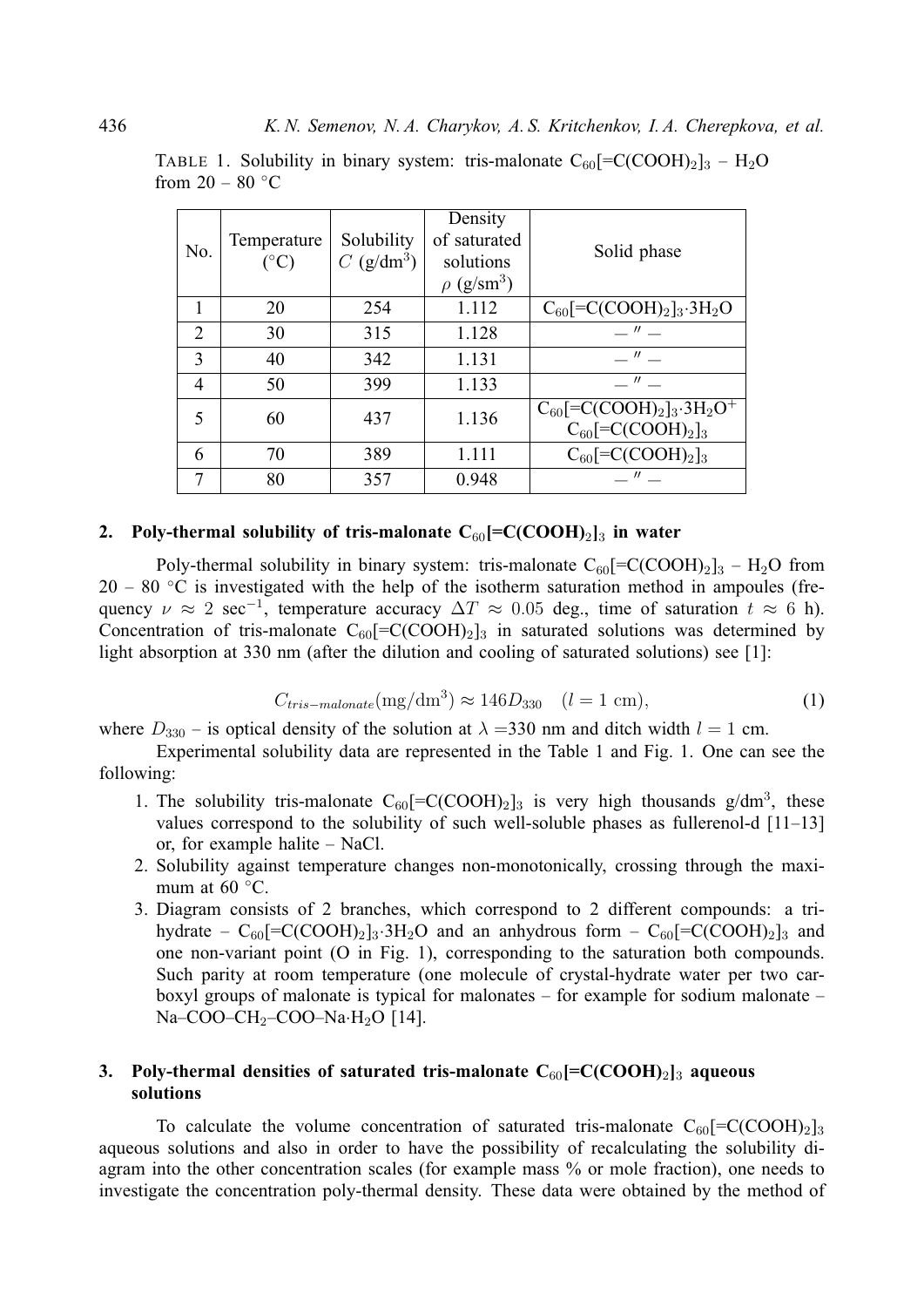*Poly-thermal solubility and complex thermal analysis of water-soluble tris-malonate. . .* 437



FIG. 1. Solubility in binary system: tris-malonate  $C_{60}$ [=C(COOH)<sub>2</sub>]<sub>3</sub> – H<sub>2</sub>O



FIG. 2. Poly-thermal densities of saturated tris-malonate  $C_{60}$ [=C(COOH)<sub>2</sub>]<sub>3</sub> aqueous solutions

pycnometry with the help of quartz pycnometers [2]. Data are also represented in the Table 1 and Fig. 2.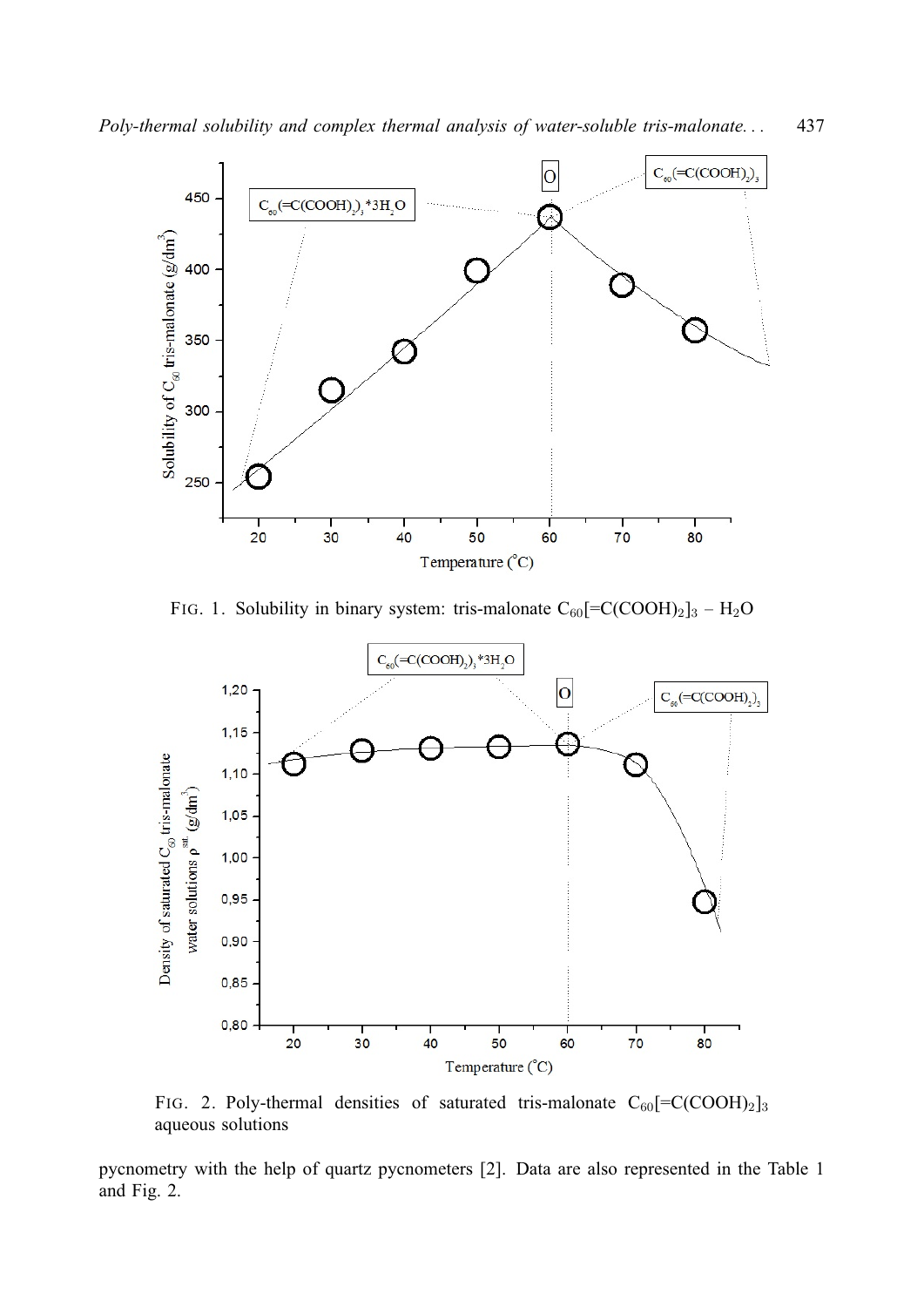| No. of         | $T^m$                              | $\Delta m_i/\Delta m_0$ | $\Delta m_i/\Delta m_0$ |            |                                      |
|----------------|------------------------------------|-------------------------|-------------------------|------------|--------------------------------------|
| thermal        | $(T_b \div T_e)$                   | calcu-                  | experi-                 | Process    | Product of decomposition             |
| effect         | $({}^{\circ}C)$                    | lation                  | ment                    |            |                                      |
| (i)            |                                    | $(\%)$                  | $(\%)$                  |            |                                      |
| $\mathbf{0}$   |                                    | 0.0                     | 0.0                     |            | $C_{60} (= C(COOH)_2)_3 \cdot 3H_2O$ |
| $\mathbf{1}$   | $\overline{97}$<br>$(60 \div 130)$ | 5.2                     | 5.0                     | $-3HOH$    | $C_{60} (= C(COOH)_2)_3$             |
| $\overline{2}$ | 150<br>$(140 \div 180)$            | 2.6                     | 2.5                     | $-C=O$     | $C_{60} (= C(COOH)_2)_2 COH(COOH)$   |
| 3              | 208<br>$(195 \div 240)$            | 2.6                     | 2.8                     | $-C=O$     | $C_{60} = C(COOH)_2(COH(COOH))_2$    |
| $\overline{4}$ | 271<br>$(255 \div 295)$            | 2.6                     | 2.7                     | $-C=O$     | $C_{60}(COH(COOH))_3$                |
| 5              | 337<br>$(320 \div 385)$            | 4.3                     | 4.1                     | $-C=O-HOH$ | $C_{60} = CO(COH(COOH)_2$            |
| 6              | 420<br>$(400 \div 440)$            | 4.3                     | 4.3                     | $-C=O-HOH$ | $C_{60} (= CO)_2 COHCOOH$            |
| 7              | 488<br>$(480 \div 520)$            | 4.3                     | 4.2                     | $-C=O-HOH$ | $C_{60} (= CO)_{3}$                  |
| Sum            |                                    |                         |                         | $-3HOH-$   |                                      |
| effect         | $25 - 560$                         | 25.9                    | 25.6                    | $-6C=0-$   | $C_{60} (= CO)_{3}$                  |
|                |                                    |                         |                         | $-3HOH$    |                                      |

TABLE 2. The results of complex thermal analysis of crystal-hydrates of  $C_{60}$ [=C(COOH)<sub>2</sub>]<sub>3</sub>

where:  $T^m$  – temperature maximum of thermal effect,  $T_b$  and  $T_e$  – temperatures of the beginning and end of the effect,  $\Delta m_i/\Delta m_0$  — the mass loss,  $m_0$  — initial mass.

One can see the following:

- 1. Diagram has one singular point (O in Fig. 2), where the type of crystal-hydrates and course of the curve are changing  $\rho^{sat}(T)$ .
- 2. Before point O ( $T = 20 \rightarrow 60^{\circ}C$ ), the density is practically constant, and after point O  $(T = 60 \rightarrow 80^{\circ}C)$ , the density starts to decrease comparatively quickly. The last fact is connected with two reasons: the solubility of 'more heavy component' – tris-malonate decreases (see Fig. 1), and the density of the solvent decreases while temperature is also increasing.

# **4.** Complex thermal analysis of crystal-hydrates of  $C_{60}$ [=C(COOH)<sub>2</sub>]<sub>3</sub>

Complex thermal analysis of  $C_{60}$ [=C(COOH)<sub>2</sub>]<sub>3</sub> hydrates, in equilibrium with saturated aqueous solution at room temperature, was performed from  $20 - 600$  °C. A NETZSCH STA 449F3 thermo-gravimeter was used (velocity of the analysis  $v \approx 5$  K/min, atmosphere – air, sample mass  $m \approx 27.3$  mg). Results are represented in the Table 2 and Fig. 3.

One can see the following:

- 1. The first effect of losing 3 molecules of  $H_2O$  from the trihydrate proves the solubility data (the start of the effect  $T_b \approx 60$  °C corresponds to the singular points in the Fig. 1, 2).
- 2. The subsequent three effects correspond to 'decarbonylation' (C=O removal) from the three different malonate groups, thus each removal stabilizes residual groups. 'Rigid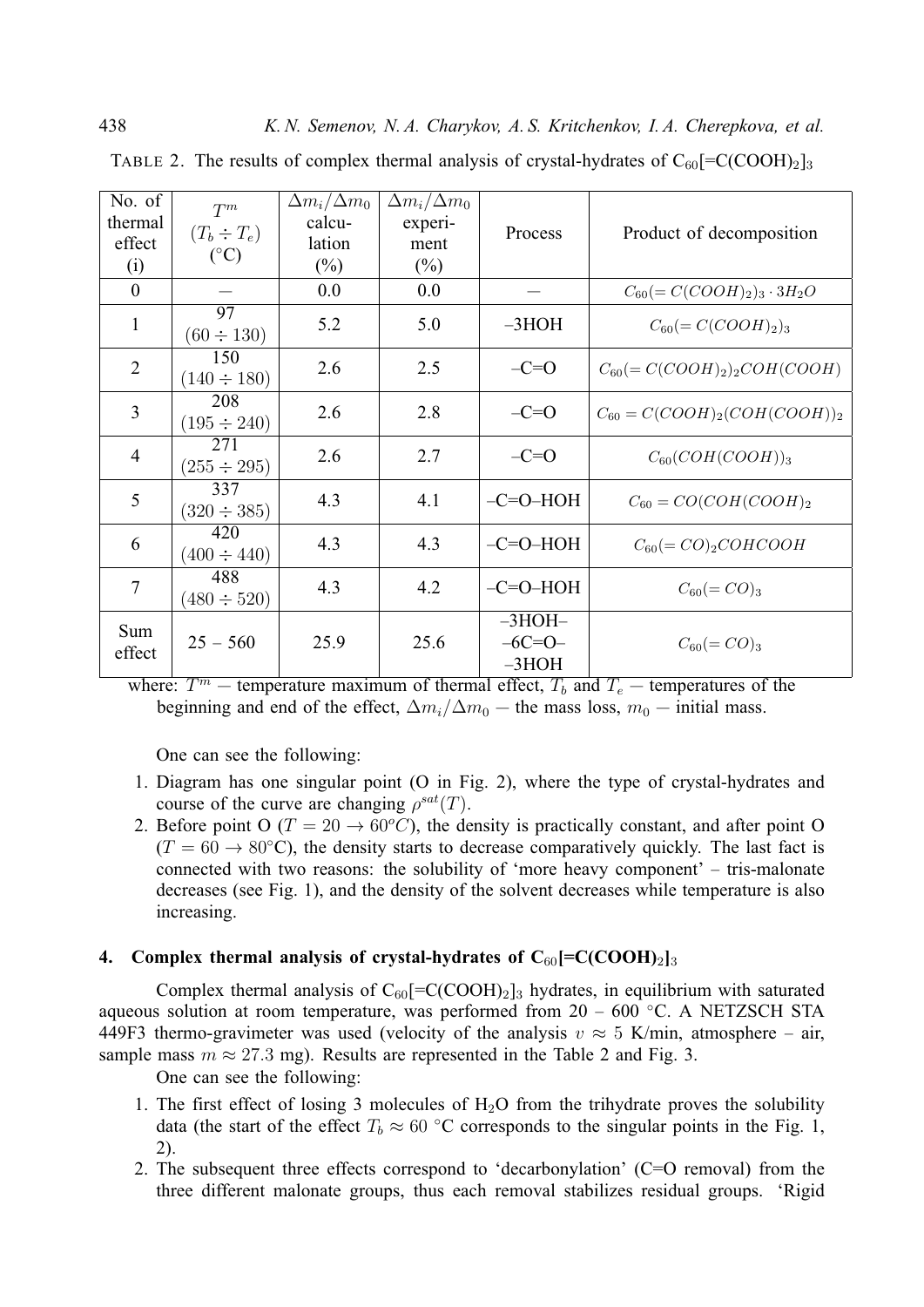

*Poly-thermal solubility and complex thermal analysis of water-soluble tris-malonate. . .* 439

FIG. 3. The results of complex thermal analysis of crystal-hydrates of  $C_{60}$ [=C(COOH)<sub>2</sub>]<sub>3</sub> (curves in the left axis Thermo-Gravimetry (TG) – top; Differential Thermo-Gravimetry (DTG) — bottom; Differential Thermal Analysis (DTA) — middle)

decarboxylation'  $(CO_2$  removal) did not occur because of the tertiary nature of the carbon atom with geminally-substituted carboxyl groups.

- 3. The subsequent three effects also correspond to 'decarbonylation with dehydration'  $(C=O)$  and H<sub>2</sub>OH loss) from the three different malonate groups, thus against each allocation stabilizes residual groups. In these cases such process cannot occur without dehydrogenation because ketone hydrates (one carbon atom with two hydroxyl groups,  $OH - (R_2)C(R_1) - OH$  are usually unstable.
- 4. One can see that (according to TG curve) mass effect of the first three allocations is nearly 60 relative % from the mass effect of second three allocations, which also proves the complex mechanism of malonate decomposition.

Thus, poly-thermal solubility of water soluble tris-malonate of light fullerene –  $C_{60}$ [=C(COOH)<sub>2</sub>]<sub>3</sub> from 20 – 80 °C and complex thermal analysis of the last one in the temperature range  $25 - 600$  °C were investigated. One can see that diagram of solubility in the binary system consists of two branches, which correspond to the crystallization of the  $C_{60}$  – tris-malonate trihydrate and tris-malonate without water, correspondingly. Complex thermal analysis demonstrates six-stage soft and crude decarbonylation processes, with the formation of gaseous CO and  $CO + H<sub>2</sub>O$ , correspondingly.